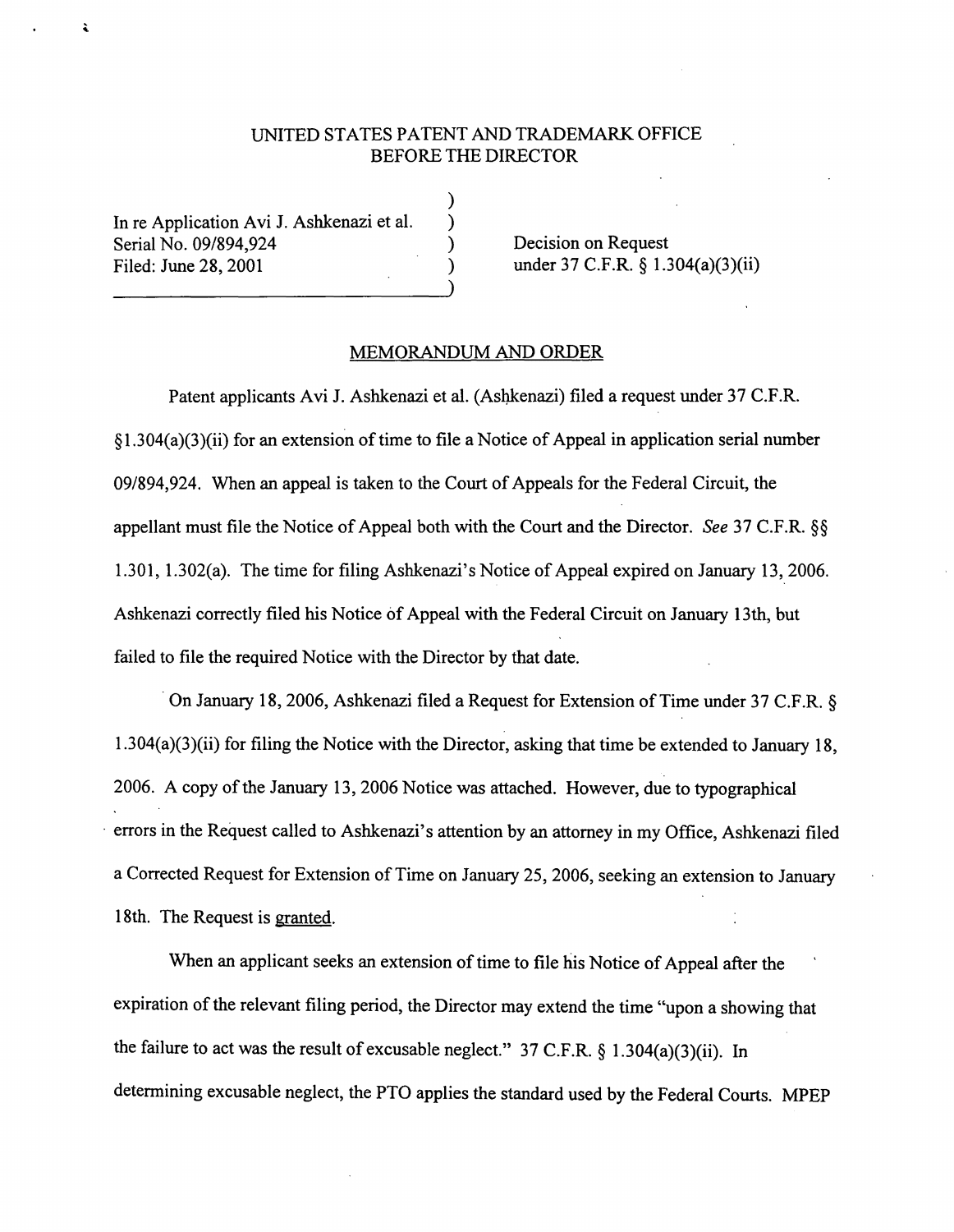§ 1216. The determination of what kinds of neglect are excusable is "an equitable one, taking account of all relevant circumstances surrounding the party's omission. These include ... the danger of prejudice to [another party], the length of the delay and its potential impact on judicial proceedings, the reason for the delay, including whether it was within the reasonable control of the movant, and whether the movant acted in good faith." *Pioneer Inv. Servs.* v. *Brunswick Assocs. Ltd. P 'ship,-* 507 U.S. **380,** 395 (1993).

Ashkenazi states that he did attempt to file the Notice of Appeal with the Director on January 13, 2006, but inadvertently sent that Notice to the Federal Circuit. Ashkenazi says that the Express Mail form "illustrates the Appellant's excusable neglect in that the address inserted into the form is that of the Federal Circuit, not the Director." The Express Mail form shows the error, not why the error is excusable. Mere carelessness or inattention on the part of counsel is not *per se* excusable neglect. *Williams* v. *The Five Platters, Inc.,* 510 F.2d 963,964 (CCPA 1975).

Further, the Rules are clear that "[n]otices of appeal directed to the Director shall be mailed to or served by hand on the General Counsel as provided in § 104.2." 37 C.F.R. § 1.302(e). Rule 104.2 clearly states what address should be used in filing the Notice with the Director. *See* 37 C.F.R. § 104.2. Here, the copy of the Notice intended for the Director provided by Ashkenazi indicates that Ashkenazi was not using the correct address. Thus, even if Ashkenazi had not erroneously sent the copy intended for the Director to the Federal Circuit, it would not have been properly filed with the PTO.

However, we note that the address appearing in MPEP §§ 1216 and 1216.01 for filing a Notice of Appeal with the Director appears to be inconsistent with the address provided at 37

2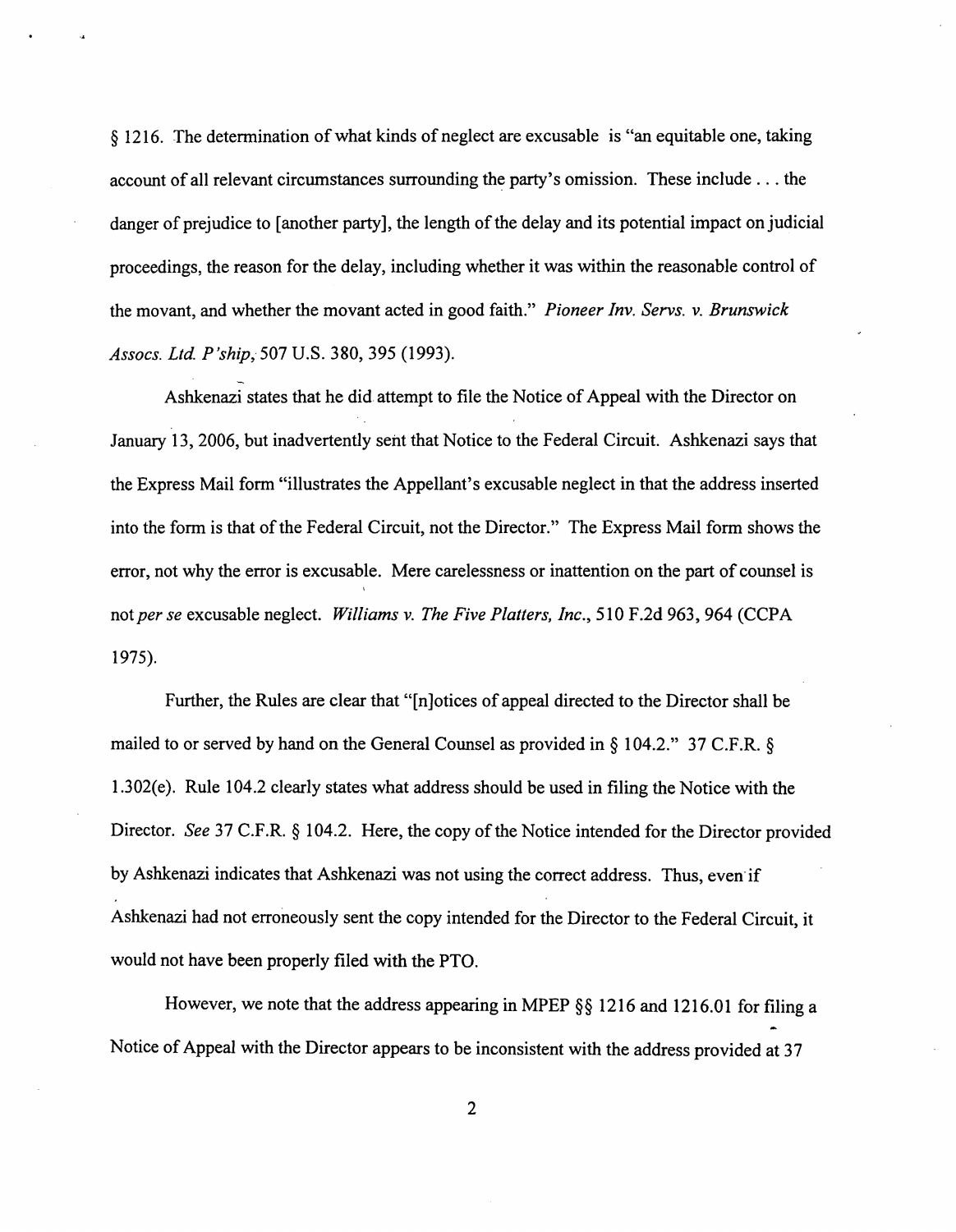C.F.R.  $\S$  104.2. MPEP  $\S$  1216.01 indicates that when filing a Notice of Appeal, an applicant should use the "P.O. Box 1450" address and not "P.O. Box 15667." Conversely, Rule 104.2 lists the "P.O. Box 15667" address for use in filing appeal notices. Because he attempted to use the address provided by the MPEP, Ashkenazi appears to have made a good faith effort to file the Notice with the Director.<sup>1</sup> Ashkenazi also sent a courtesy copy of the appeal to the Board of Patent Appeals and Interferences on January 13, 2006, further evincing his good faith.

Ashkenazi's carelessness in filing his Request for an Extension of Time raises additional concerns. The first Request, filed on January 13, 2006, contained several typographic errors including an incorrect application number and inaccurate statement of the named inventors. That resulted in delay at the Office and necessitated that Ashkenazi file a Corrected Request on January 26, 2006. Additionally, while typographical errors will understandably happen, they are less understandable when made in an attempt to remedy previous errors of the same type.

However, applying the *Pioneer* factors to-this situation ultimately weighs in favor of Ashkenazi. Here, there is no danger of prejudice to another party. The length of delay was not long and will have no impact on judicial proceedings. Although the errors appear to have been the result of mere carelessness or inattention and under Ashkenazi's reasonable control, the evidence of Ashkenazi's good faith outweighs those facts. Specifically, use of the address for filing the Notice with the Director as provided by the MPEP and service of a courtesy copy with the Board (which was then provided to the Solicitor's Office) suggest that Ashkenazi acted in good faith to comply with 37 C.F.R. § 1.301. Thus, the error in addressing the Express Mail

<sup>1</sup>Of course, in case of conflict between a C.F .R. provision and the MPEP, the Rules control.